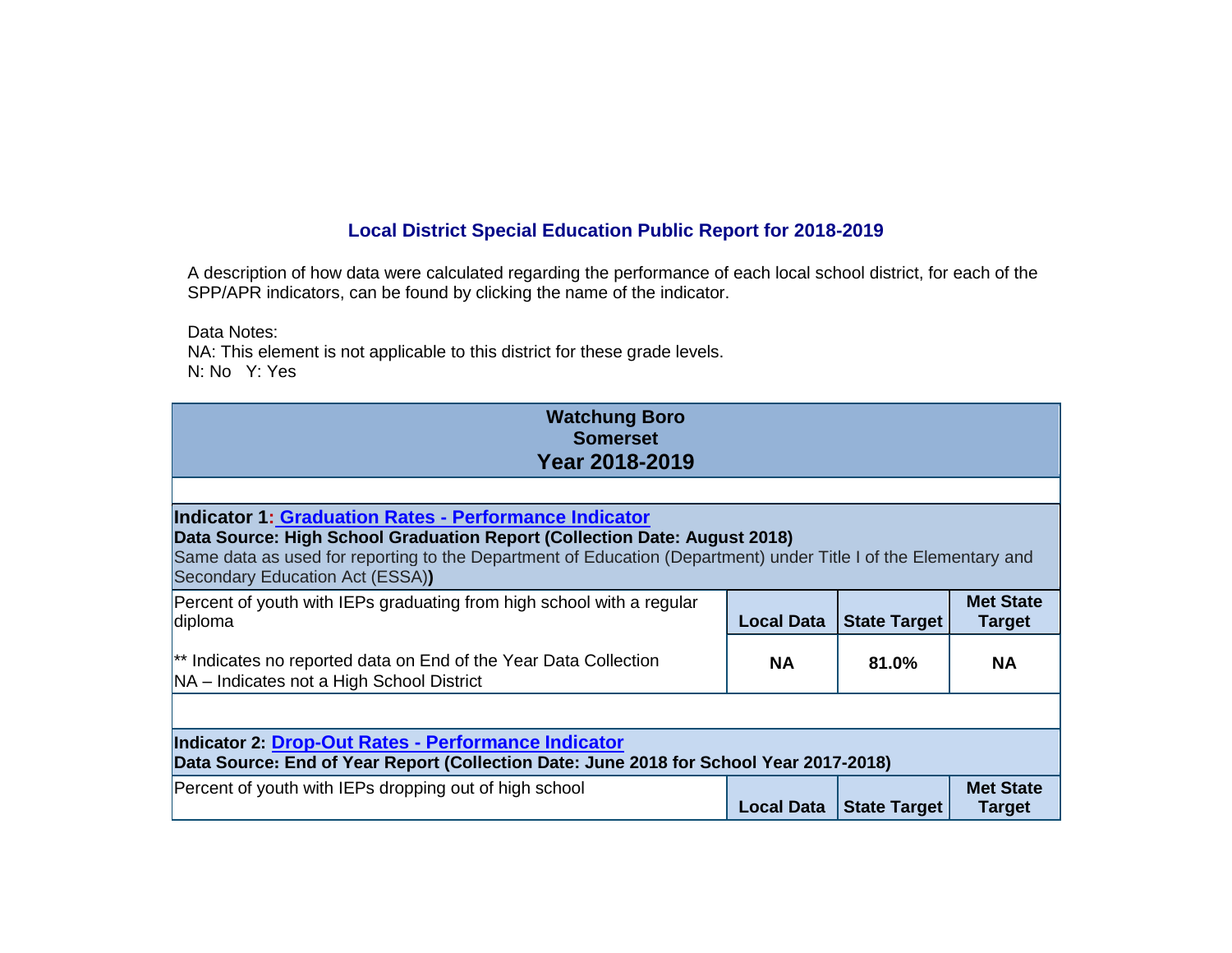| <sup>**</sup> Indicates no reported data on End of the Year Data Collection<br>NA - Indicates not a High School District | <b>NA</b> | 12.0% | <b>NA</b> |
|--------------------------------------------------------------------------------------------------------------------------|-----------|-------|-----------|
|                                                                                                                          |           |       |           |

## **Indicator 3: Assessment - Performance Indicator Data Source**[: ESEA Accountability Data](http://www.state.nj.us/education/title1/accountability/progress/18/pt/districts/)

B. Participation rate for children with IEPs in a regular assessment with no accommodations; regular assessment with accommodations; alternate assessment against grade level standards; alternate assessment against alternate achievement standards.

| <b>Subject</b> | LEA<br>Data | <b>State</b><br><b>Target</b> | <b>Met State</b><br><b>Target</b> | <b>Subject</b> | <b>LEA</b><br><b>Data</b> | <b>State</b><br><b>Target</b> | <b>Met State</b><br><b>Target</b> |
|----------------|-------------|-------------------------------|-----------------------------------|----------------|---------------------------|-------------------------------|-----------------------------------|
| <b>LAL</b>     | 95.3%       | 97.0%                         | N                                 | Math           | 95.3%                     | 97.0%                         | N                                 |
|                | .           | ________                      |                                   |                |                           | ___                           |                                   |

C. Proficiency rate for children with IEPs against grade level standards and alternate achievement standards

| <b>Subject</b><br><b>LAL</b> | <b>LEA</b><br><b>Data</b> | <b>LEA</b><br><b>Target</b> | <b>Met LEA</b><br><b>Target</b> | <b>Subject</b><br><b>MATH</b> | <b>LEA</b><br><b>Data</b> | <b>LEA</b><br><b>Target</b> | <b>Met LEA</b><br><b>Target</b> |
|------------------------------|---------------------------|-----------------------------|---------------------------------|-------------------------------|---------------------------|-----------------------------|---------------------------------|
| Grade 3                      | 64.3%                     | 70.4%                       | N                               | Grade 3                       | 64.3%                     | 74.6%                       | N                               |
| Grade 4                      | 26.7%                     | 70.4%                       | N                               | Grade 4                       | 13.3%                     | 74.6%                       | N                               |
| Grade 5                      | $\star$                   | 70.4%                       | $\star$                         | Grade 5                       | $\star$                   | 74.6%                       | $\star$                         |
| Grade 6                      | 35.7%                     | 70.4%                       | N                               | Grade 6                       | 14.3%                     | 74.6%                       | N                               |
| Grade 7                      | 70%                       | 70.4%                       | N                               | Grade 7                       | 40%                       | 74.6%                       | N                               |
| Grade 8                      | 89.5%                     | 70.4%                       | v                               | Grade 8                       | 42.1%                     | 74.6%                       | N                               |
| <b>Grade HS</b>              | <b>NA</b>                 | 70.4%                       | <b>NA</b>                       | <b>Grade HS</b>               | <b>NA</b>                 | 74.6%                       | <b>NA</b>                       |

 $*$  Did not meet the state "n" size of 20 for participation and "n" size of 10 for performance at Grade level

\*\* No data reported

\*\*\* No eligible students

NA Not applicable as grades are not offered

**Indicator 4A**: **[Suspension/Expulsion -](http://www.state.nj.us/education/specialed/info/spp/data/sppi1819/indicator4.htm) Performance Indicator**

**Data Source: Electronic Violence and Vandalism Reporting System(July 1, 2017 - June 30, 2018)**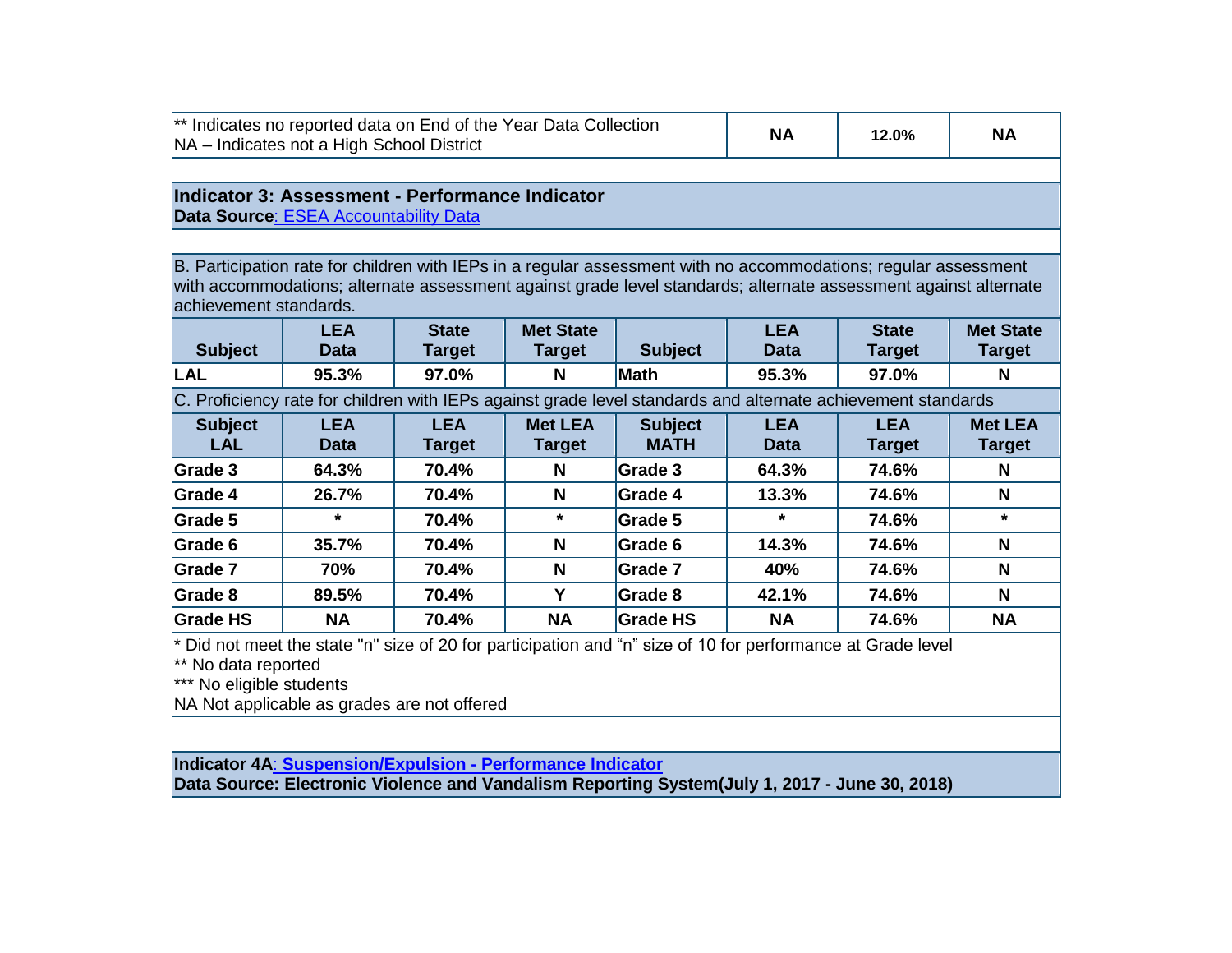| Was the district identified by the State as having a significant discrepancy in the rates of suspensions<br>and expulsions of children with IEPs for greater than 10 days in a school year?                                                                                  | N |
|------------------------------------------------------------------------------------------------------------------------------------------------------------------------------------------------------------------------------------------------------------------------------|---|
|                                                                                                                                                                                                                                                                              |   |
| Indicator 4B: Suspension/Expulsion - Compliance Indicator<br>Data Source: Electronic Violence and Vandalism Reporting System(July 1, 2017 - June 30, 2018)                                                                                                                   |   |
| Does the district have: (a) a significant discrepancy, by race or ethnicity, in the rate of suspensions<br>and expulsions of greater than 10 days in a school year for children with IEPs; and                                                                               | N |
| (b) policies, procedures or practices that contribute to the significant discrepancy and do not comply<br>with requirements relating to the development and implementation of IEPs, the use of positive<br>behavioral interventions and supports, and procedural safeguards. | N |
|                                                                                                                                                                                                                                                                              |   |

**Indicator 5: School Age LRE - [Performance Indicator](http://www.state.nj.us/education/specialed/info/spp/data/sppi1819/indicator5.htm)  Data Source: NJSMART [\(Collection Date: October 15, 2018\)](http://www.state.nj.us/education/specialed/data/2016.htm)**

\*\* : Indicates no reported data on October 15th collection

\*\*\* : Indicates no reported data on 6-21 age group

N**ote:** The LRE data for public reporting were collected on October 15 2016 and do not include Non-Public School students.

|                                                                                                                                                                     | <b>Local Data</b> | <b>State Target</b> | <b>Met State</b><br><b>Target</b> |
|---------------------------------------------------------------------------------------------------------------------------------------------------------------------|-------------------|---------------------|-----------------------------------|
| A. Percent of children with IEPs aged 6 through 21 inside the regular<br>class 80% or more of the day.                                                              | 62.4%             | 50.5%               | v                                 |
| B. Percent of children with IEPs aged 6 through 21 inside the regular<br>class less than 40% of the day.                                                            | 5%                | 15.0%               | ν                                 |
| C. Percent of children with IEPs aged 6 through 21 served in public or<br>private separate schools, residential placements, or homebound or<br>hospital placements. | 3%                | 6.9%                | Υ                                 |
| Indicator 6: Pre-School LRE - Performance Indicator                                                                                                                 |                   |                     |                                   |

**Data Source: NJSMART [\(Collection Date: October 15, 2018\)](http://www.state.nj.us/education/specialed/data/2016.htm)**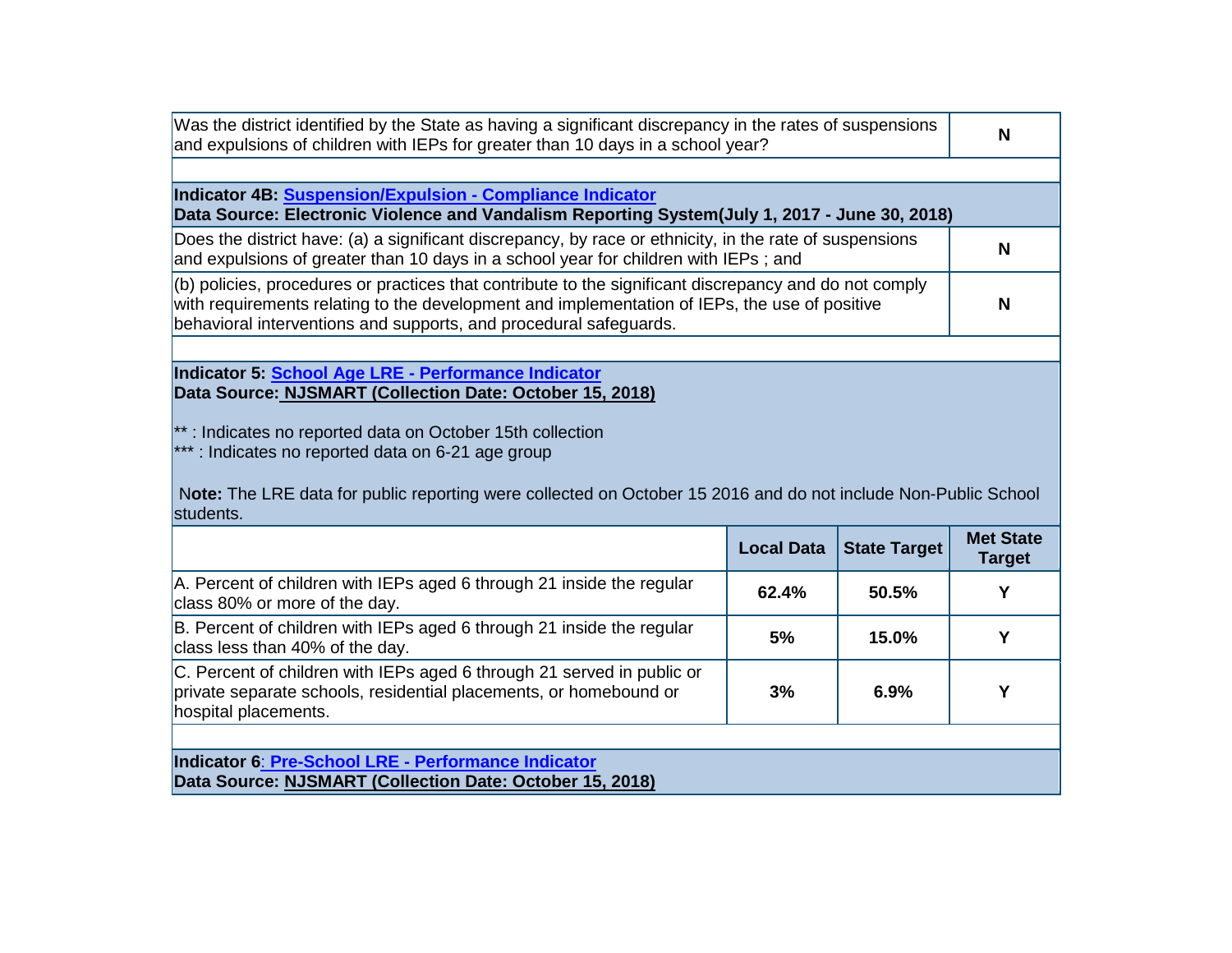\* Indicates no reported data on October 15th collection NA: Indicates not a pre-school district

**Note:** The LRE data for public reporting were collected on October 15 2016 and do not include Non-Public School students.

|                                                                                                                                                                                                                                                                                                                      | <b>Local Data</b> | State Target | <b>Met State</b><br><b>Target</b> |
|----------------------------------------------------------------------------------------------------------------------------------------------------------------------------------------------------------------------------------------------------------------------------------------------------------------------|-------------------|--------------|-----------------------------------|
| $ A$ . Percent = $($ # of children aged 3 through 5 with IEPs attending a<br>regular early childhood program and receiving the majority of special<br>education and related services in the regular early childhood program)<br>divided by the (total $#$ of children aged 3 through 5 with $IEPs$ )] times<br>1100. | 53.8%             | 45.0%        |                                   |
| $ B $ . Percent = $ (#$ of children aged 3 through 5 with IEPs attending a<br>separate special education class, separate school or residential facility)<br>divided by the (total # of children aged 3 through 5 with $EPs$ ) times 100                                                                              | 7.7%              | 34.0%        |                                   |

## **Indicator 7**: **Pre-School Outcomes - Performance Indicator Data Source: BDI-2 Data Manager**

## NOTE: Due to the small sample size district-level data cannot be provided for this indicator.

| Outcome A: Percent of preschool children aged 3 through 5 with<br>IEPs who demonstrate improved positive social-emotional skills<br>(including social relationships)                                           | <b>Local Data</b> | State Target        | <b>Met State</b><br><b>Target</b> |
|----------------------------------------------------------------------------------------------------------------------------------------------------------------------------------------------------------------|-------------------|---------------------|-----------------------------------|
| 1. Of those children who entered or exited the program below age<br>expectations in Outcome A, the percent who substantially increased<br>their rate of growth by the time they exited the program.            | <b>NA</b>         | <b>NA</b>           | <b>NA</b>                         |
| 2. The percent of children who were functioning within age expectations<br>in Outcome A by the time they exited the program.                                                                                   | <b>NA</b>         | <b>NA</b>           | <b>NA</b>                         |
| Outcome B: Percent of preschool children aged 3 through 5 with<br>IEPs who demonstrate improved acquisition and use of knowledge<br>and skills (including early language/ communication and early<br>literacy) | <b>Local Data</b> | <b>State Target</b> | <b>Met State</b><br><b>Target</b> |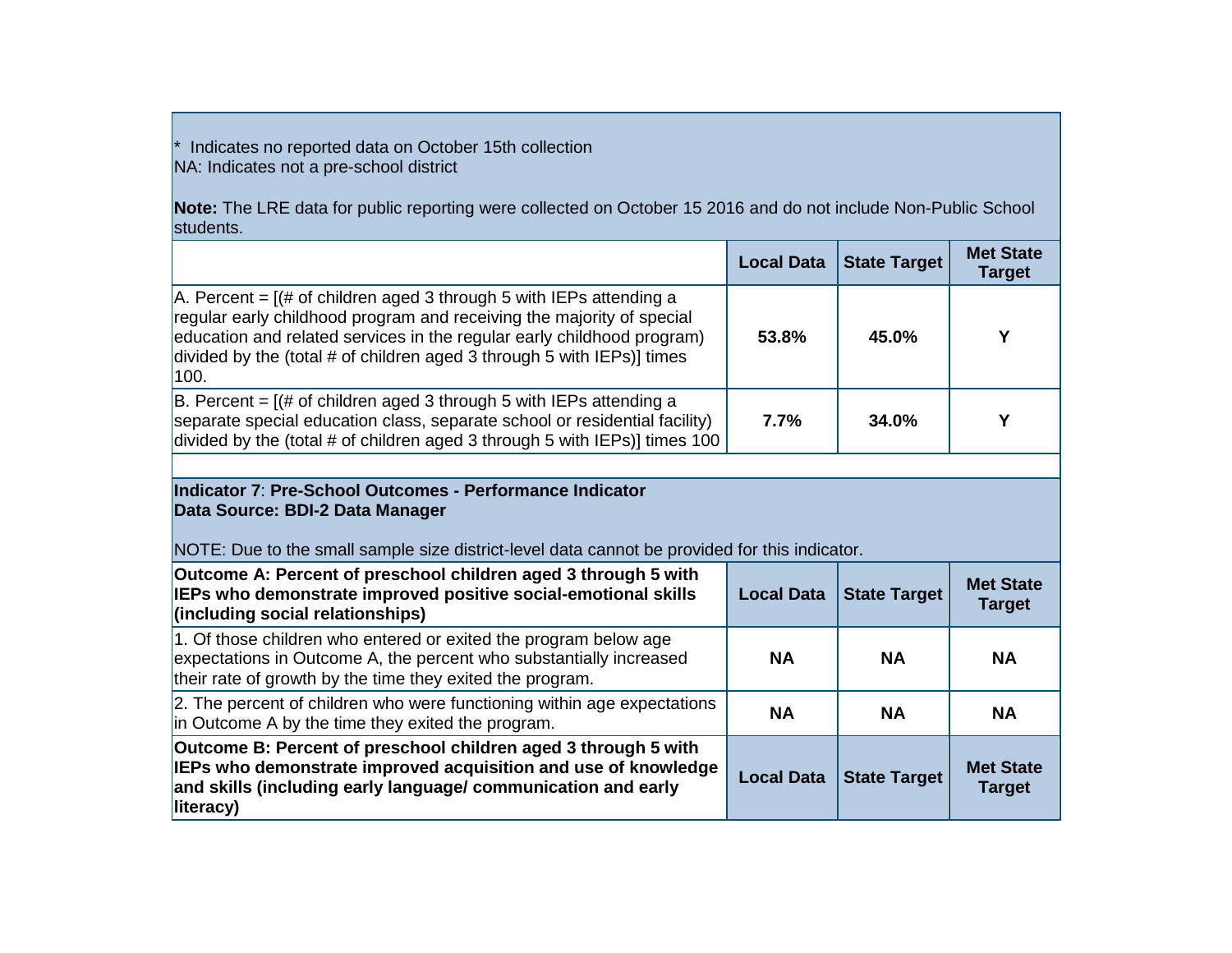| 1. Of those children who entered or exited the program below age<br>expectations in Outcome B, the percent who substantially increased<br>their rate of growth by the time they exited the program.                                                                                 | <b>NA</b>         | <b>NA</b>           | <b>NA</b>                         |  |
|-------------------------------------------------------------------------------------------------------------------------------------------------------------------------------------------------------------------------------------------------------------------------------------|-------------------|---------------------|-----------------------------------|--|
| 2. The percent of children who were functioning within age expectations<br>in Outcome B by the time they exited the program.                                                                                                                                                        | <b>NA</b>         | <b>NA</b>           | <b>NA</b>                         |  |
| Outcome C: Percent of preschool children aged 3 through 5 with<br><b>IEPs who demonstrate improved use of appropriate behaviors to</b><br>meet their needs.                                                                                                                         | <b>Local Data</b> | <b>State Target</b> | <b>Met State</b><br><b>Target</b> |  |
| 1. Of those children who entered or exited the program below age<br>expectations in Outcome C, the percent who substantially increased<br>their rate of growth by the time they exited the program.                                                                                 | <b>NA</b>         | <b>NA</b>           | <b>NA</b>                         |  |
| 2. The percent of children who were functioning within age expectations<br>in Outcome C by the time they exited the program.                                                                                                                                                        | <b>NA</b>         | <b>NA</b>           | <b>NA</b>                         |  |
| Indicator 8: Parent Involvement - Performance Indicator<br><b>Data Source: Survey Report</b>                                                                                                                                                                                        |                   |                     |                                   |  |
| Percent $=$ # of respondent parents who report schools facilitated parent<br>involvement as a means of improving services and results for children<br>with disabilities divided by the total number of respondent parents of<br>children with disabilities times 100.               | <b>Local Data</b> | <b>State Target</b> | <b>Met State</b><br><b>Target</b> |  |
| <b>NIC</b> Indicates "Not in Cohort"<br>Indicates the number of survey responses were too low to yield<br>meaningful interpretation of the data                                                                                                                                     | 74.5%             | 86.0%               | N                                 |  |
| Indicator 9: Disproportionality - Compliance Indicator<br>Data Source: NJSMART (Collections 2016, 2017, 2018) and Fall Surveys (October 2016, October 2017,<br>October 2018)<br>Has the district been identified for disproportionate representation of racial and ethnic groups in |                   |                     |                                   |  |
| special education and related services that is the result of inappropriate identification?                                                                                                                                                                                          |                   |                     | N                                 |  |
| Indicator 10: Disproportionality - Compliance Indicator<br>Data Source: NJSMART (Collection Date: October 15, 2018)                                                                                                                                                                 |                   |                     |                                   |  |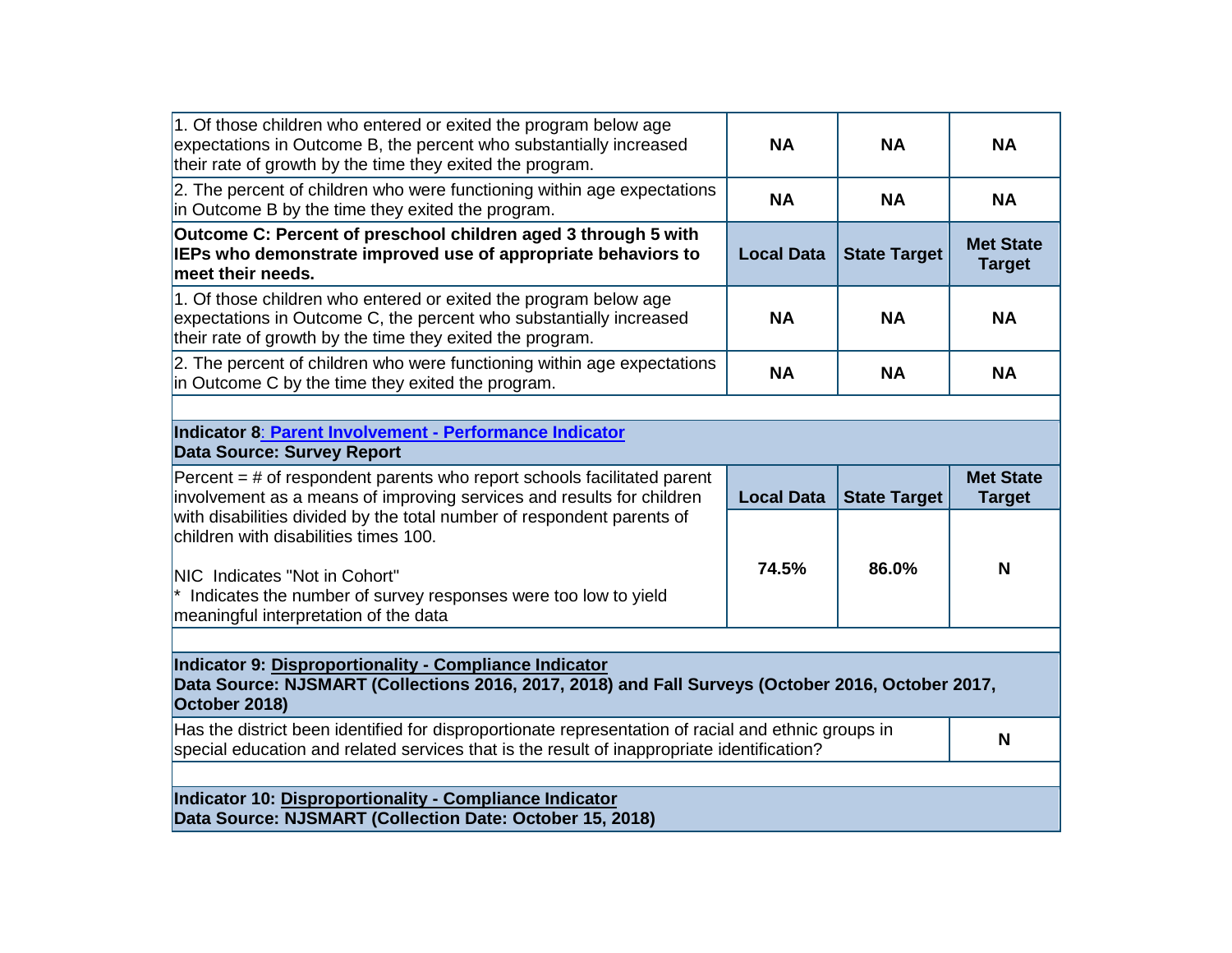| Has the district been identified with disproportionate representation of racial and ethnic groups in<br>specific disability categories that is the result of inappropriate identification?                                                                                                                                                                                                             |                   |                     |                                   |  |
|--------------------------------------------------------------------------------------------------------------------------------------------------------------------------------------------------------------------------------------------------------------------------------------------------------------------------------------------------------------------------------------------------------|-------------------|---------------------|-----------------------------------|--|
|                                                                                                                                                                                                                                                                                                                                                                                                        |                   |                     |                                   |  |
| Indicator 11: Effective General Supervision Part B/Child Find<br>Data Source: NJSMART (Collected on October 15, 2019 for the period July 1, 2018 to June 30, 2019)                                                                                                                                                                                                                                     |                   |                     |                                   |  |
| Percent of children who were evaluated within the State established time<br>line of receiving parental consent for initial evaluation or, if the State                                                                                                                                                                                                                                                 | <b>Local Data</b> | <b>State Target</b> | <b>Met State</b><br><b>Target</b> |  |
| establishes a timeframe within which the evaluation must be conducted,<br>within that timeframe                                                                                                                                                                                                                                                                                                        | 94.7%             | 100.0%              | N                                 |  |
| $*$ Indicates no reported data on October 15 <sup>th</sup> collection<br>*** 0 students received parental consent to evaluate                                                                                                                                                                                                                                                                          |                   |                     |                                   |  |
|                                                                                                                                                                                                                                                                                                                                                                                                        |                   |                     |                                   |  |
| Data Source: NJSMART (Collected on October 15, 2019 for the period July 1, 2018 to June 30, 2019)<br>Note: Corrections or additions to the numbers for this indicator that were submitted after October 15, 2018 cannot<br>be reflected in the public reporting. Resubmissions that were requested were for data verification purposes only and<br>were not for revising the original data submission. |                   |                     |                                   |  |
| Percent of children referred by Part C prior to age 3, who are found<br>eligible for Part B, and who have an IEP developed and implemented by<br>their third birthdays.                                                                                                                                                                                                                                | <b>Local Data</b> | <b>State Target</b> | <b>Met State</b><br><b>Target</b> |  |
| $*$ Indicates no reported data on October 15 <sup>th</sup> collection<br>NA Indicates "Not Applicable"<br>***<br>0 students referred from Part C to part B<br>**** No Eligible students                                                                                                                                                                                                                | 100%              | 100.0%              | Y                                 |  |
|                                                                                                                                                                                                                                                                                                                                                                                                        |                   |                     |                                   |  |
| Indicator 13: Secondary Transition - Compliance Indicator<br><b>Data Source: Special Education Monitoring System</b>                                                                                                                                                                                                                                                                                   |                   |                     |                                   |  |
| Percent = $[(# of youth with IEPs aged 16 and above with an IEP that$<br>includes appropriate measurable postsecondary goals that are annually                                                                                                                                                                                                                                                         | <b>Local Data</b> | <b>State Target</b> | <b>Met State</b><br><b>Target</b> |  |
| updated and based upon an age appropriate transition assessment,<br>transition services, including courses of study, that will reasonably                                                                                                                                                                                                                                                              | <b>NA</b>         | 100.0%              | <b>NA</b>                         |  |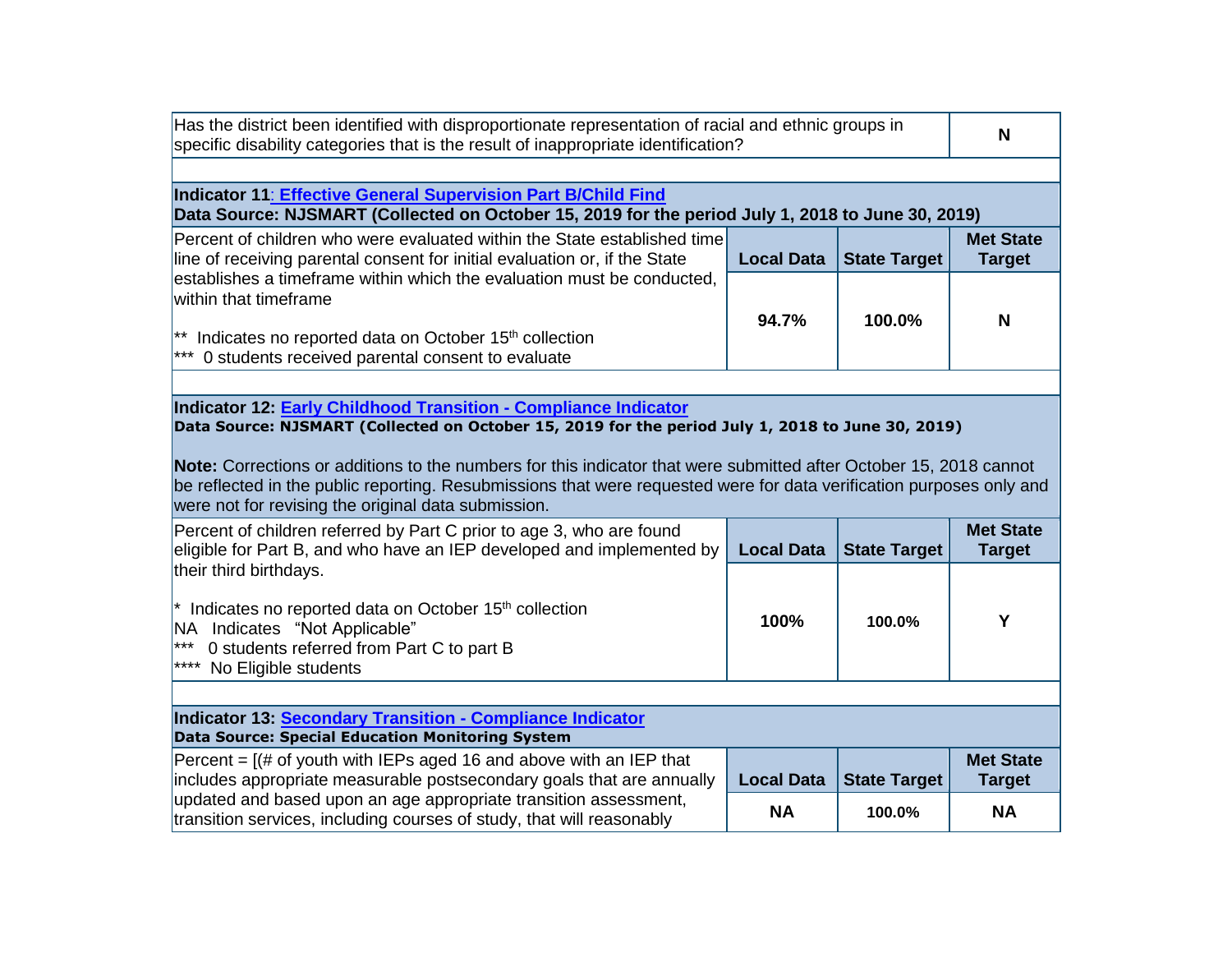| enable the student to meet those postsecondary goals, and annual IEP<br>goals related to the student's transition service needs. There also must<br>be evidence that the student was invited to the IEP Team meeting where<br>transition services are to be discussed and evidence that, if appropriate,<br>a representative of any participating agency was invited to the IEP Team<br>meeting with the prior consent of the parent or student who has reached<br>the age of majority) divided by the (# of youth with an IEP age 16 and<br>above)] times 100.<br>NIC: Indicates "Not in Cohort"<br>NA: Not a High School<br><sup>**</sup> : No data |                   |                     |                  |
|-------------------------------------------------------------------------------------------------------------------------------------------------------------------------------------------------------------------------------------------------------------------------------------------------------------------------------------------------------------------------------------------------------------------------------------------------------------------------------------------------------------------------------------------------------------------------------------------------------------------------------------------------------|-------------------|---------------------|------------------|
|                                                                                                                                                                                                                                                                                                                                                                                                                                                                                                                                                                                                                                                       |                   |                     |                  |
| Indicator 14: Post-Secondary Transition Outcomes                                                                                                                                                                                                                                                                                                                                                                                                                                                                                                                                                                                                      |                   |                     |                  |
| Data Source: Post School Outcome Survey                                                                                                                                                                                                                                                                                                                                                                                                                                                                                                                                                                                                               |                   |                     |                  |
|                                                                                                                                                                                                                                                                                                                                                                                                                                                                                                                                                                                                                                                       |                   |                     |                  |
| NIC Indicates "Not in Cohort"                                                                                                                                                                                                                                                                                                                                                                                                                                                                                                                                                                                                                         |                   |                     |                  |
| NA: Not a High School District                                                                                                                                                                                                                                                                                                                                                                                                                                                                                                                                                                                                                        |                   |                     |                  |
| $*$ Indicates the number of survey responses were too low to yield                                                                                                                                                                                                                                                                                                                                                                                                                                                                                                                                                                                    |                   |                     |                  |
|                                                                                                                                                                                                                                                                                                                                                                                                                                                                                                                                                                                                                                                       |                   |                     |                  |
| <b>Survey Response Rate</b>                                                                                                                                                                                                                                                                                                                                                                                                                                                                                                                                                                                                                           |                   | <b>NA</b>           |                  |
|                                                                                                                                                                                                                                                                                                                                                                                                                                                                                                                                                                                                                                                       |                   |                     | <b>Met State</b> |
|                                                                                                                                                                                                                                                                                                                                                                                                                                                                                                                                                                                                                                                       | <b>Local Data</b> | <b>State Target</b> | <b>Target</b>    |
|                                                                                                                                                                                                                                                                                                                                                                                                                                                                                                                                                                                                                                                       |                   |                     |                  |
| A. Percent enrolled in higher education = $($ # of youth who are no longer                                                                                                                                                                                                                                                                                                                                                                                                                                                                                                                                                                            |                   |                     |                  |
| in secondary school, had IEPs in effect at the time they left school and                                                                                                                                                                                                                                                                                                                                                                                                                                                                                                                                                                              |                   |                     |                  |
| were enrolled in higher education within one year of leaving high school)                                                                                                                                                                                                                                                                                                                                                                                                                                                                                                                                                                             | <b>NA</b>         | 47.5%               | <b>NA</b>        |
| divided by the (# of respondent youth who are no longer in secondary                                                                                                                                                                                                                                                                                                                                                                                                                                                                                                                                                                                  |                   |                     |                  |
| school and had IEPs in effect at the time they left school)] times 100.                                                                                                                                                                                                                                                                                                                                                                                                                                                                                                                                                                               |                   |                     |                  |
| <b>B.</b> Percent enrolled in higher education or competitively employed within                                                                                                                                                                                                                                                                                                                                                                                                                                                                                                                                                                       |                   |                     |                  |
|                                                                                                                                                                                                                                                                                                                                                                                                                                                                                                                                                                                                                                                       |                   |                     |                  |
| one year of leaving high school = $($ # of youth who are no longer in                                                                                                                                                                                                                                                                                                                                                                                                                                                                                                                                                                                 |                   |                     |                  |
| secondary school, had IEPs in effect at the time they left school and                                                                                                                                                                                                                                                                                                                                                                                                                                                                                                                                                                                 | <b>NA</b>         | 76.0%               | <b>NA</b>        |
| were enrolled in higher education or competitively employed within one<br>year of leaving high school) divided by the (# of respondent youth who                                                                                                                                                                                                                                                                                                                                                                                                                                                                                                      |                   |                     |                  |